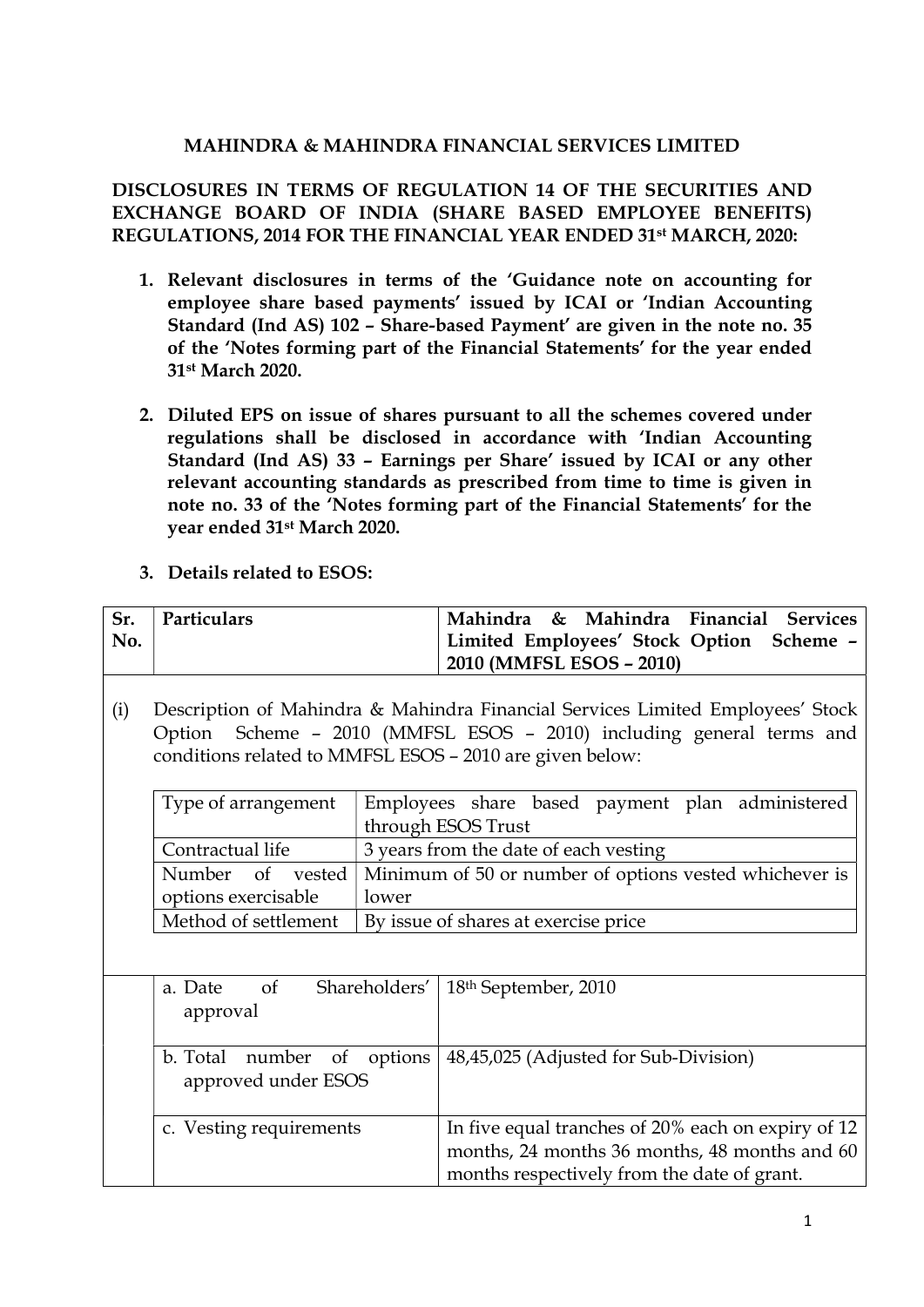| Sr.<br>No.                                   | Particulars                                                                                                                                                                                                                                                                                                                                                                                                                                           | & Mahindra Financial Services<br>Mahindra<br>Limited Employees' Stock Option Scheme -<br>2010 (MMFSL ESOS - 2010)                                                                                          |
|----------------------------------------------|-------------------------------------------------------------------------------------------------------------------------------------------------------------------------------------------------------------------------------------------------------------------------------------------------------------------------------------------------------------------------------------------------------------------------------------------------------|------------------------------------------------------------------------------------------------------------------------------------------------------------------------------------------------------------|
| d. Exercise<br>Price<br><b>or</b><br>formula |                                                                                                                                                                                                                                                                                                                                                                                                                                                       | Pricing   At a face value of Rs.2/- per Equity Share                                                                                                                                                       |
|                                              | e. Maximum term of options<br>granted                                                                                                                                                                                                                                                                                                                                                                                                                 | Eight years from the date of grant with option<br>validity of three years from the date of vesting of<br>options under each tranche                                                                        |
|                                              | f. Source of Shares                                                                                                                                                                                                                                                                                                                                                                                                                                   | Primary                                                                                                                                                                                                    |
|                                              | g. Variation in terms of options                                                                                                                                                                                                                                                                                                                                                                                                                      | None                                                                                                                                                                                                       |
| (ii)                                         | Method used to account for<br><b>ESOS</b>                                                                                                                                                                                                                                                                                                                                                                                                             | Fair value                                                                                                                                                                                                 |
| (iii)                                        | Where the Company opts for<br>expensing of the options using<br>intrinsic value of the<br>the<br>options, the difference between<br>employee compensation<br>the<br>cost so computed and the<br>employee compensation cost<br>that shall have been recognized<br>if it had used the fair value of<br>the options shall be disclosed.<br>The impact of this difference on<br>profits and on EPS of the<br>Company<br>shall<br>also<br>be<br>disclosed. | Since the Company has calculated the employee<br>compensation cost using the Fair value of stock<br>options granted under MMFSL ESOS - 2010,<br>there is no impact of difference on profits and on<br>EPS. |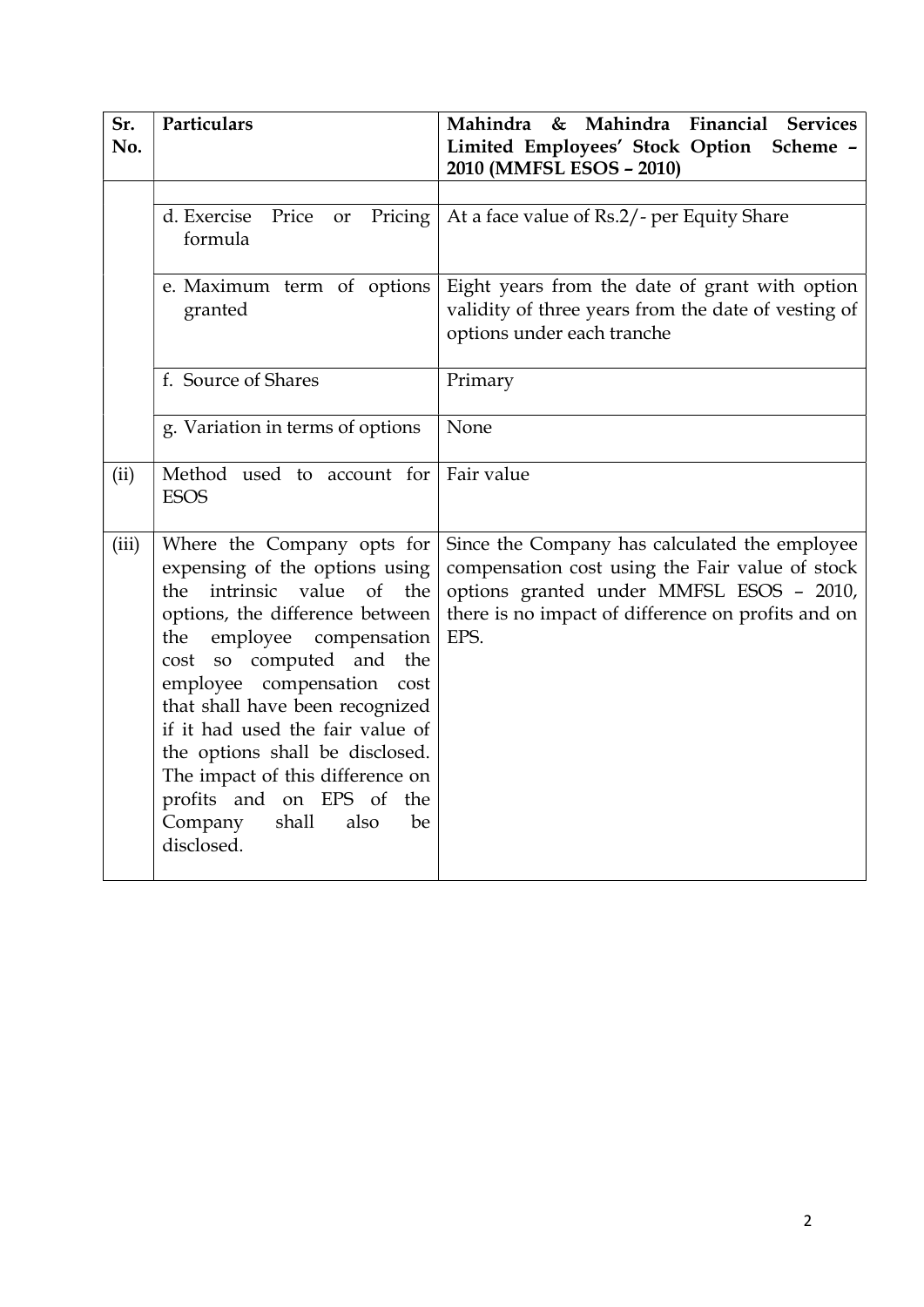| Sr.<br>No. | Particulars                                                                                                                                                                                                                              | Mahindra<br>Limited Employees' Stock Option<br>2010 (MMFSL ESOS - 2010)   | & Mahindra Financial<br><b>Services</b><br>Scheme - |  |
|------------|------------------------------------------------------------------------------------------------------------------------------------------------------------------------------------------------------------------------------------------|---------------------------------------------------------------------------|-----------------------------------------------------|--|
| (iv)       | Option movement during the year:                                                                                                                                                                                                         |                                                                           |                                                     |  |
|            | Particulars                                                                                                                                                                                                                              | <b>MMFSL ESOS - 2010</b>                                                  |                                                     |  |
|            | Number of options outstanding at the beginning of the<br>year                                                                                                                                                                            |                                                                           | 28,66,916                                           |  |
|            | Number of options granted during the year                                                                                                                                                                                                |                                                                           | Nil                                                 |  |
|            | Number of options forfeited/lapsed & expired during<br>the year                                                                                                                                                                          |                                                                           | 45,585                                              |  |
|            | Number of options vested during the year                                                                                                                                                                                                 | 7,97,082                                                                  |                                                     |  |
|            | Number of options exercised during the year                                                                                                                                                                                              | 4,70,989                                                                  |                                                     |  |
|            | Number of shares arising as a result of exercise of<br>options                                                                                                                                                                           | 4,70,989                                                                  |                                                     |  |
|            | Money realized by exercise of options (INR), if scheme<br>is implemented directly by the Company                                                                                                                                         |                                                                           | Rs. 64,26,088                                       |  |
|            | Loan repaid by the Trust during the year from exercise<br>price received                                                                                                                                                                 |                                                                           | Nil                                                 |  |
|            | Number of options outstanding at the end of the year                                                                                                                                                                                     |                                                                           | 23,50,342                                           |  |
|            | Number of options exercisable at the end of the year                                                                                                                                                                                     |                                                                           | 5,02,244                                            |  |
| (v)        | Weighted-average<br>exercise<br>prices and weighted-average<br>fair values of options shall be<br>disclosed separately for options<br>whose exercise price either<br>equals or exceeds or is less than<br>the market price of the stock. | Weighted-average exercise price : Rs. 2.00<br>during the year: Rs. 310.09 | Weighted-average fair value of options exercised    |  |
| (vi)       | Employee wise details (name of<br>employee, designation, number<br>of options granted during the<br>year, exercise price) of options<br>granted to -                                                                                     |                                                                           |                                                     |  |
|            | (a) senior managerial personnel;                                                                                                                                                                                                         |                                                                           | Annexure - I                                        |  |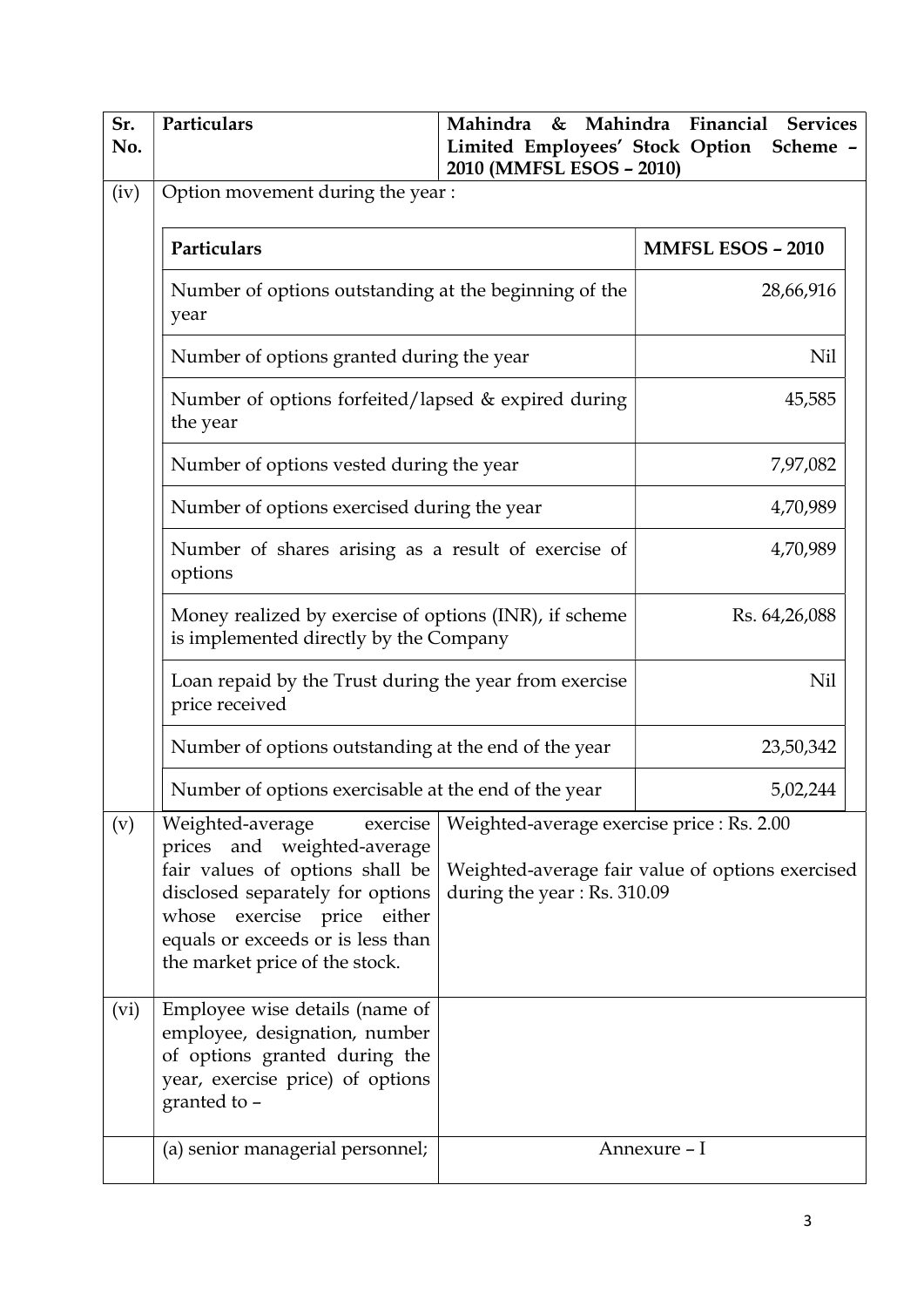| Sr.<br>No.                                                                                                                                                                            | Particulars                                                                                                                                                                                                                                   | Mahindra & Mahindra Financial Services<br>Limited Employees' Stock Option Scheme -                              |
|---------------------------------------------------------------------------------------------------------------------------------------------------------------------------------------|-----------------------------------------------------------------------------------------------------------------------------------------------------------------------------------------------------------------------------------------------|-----------------------------------------------------------------------------------------------------------------|
|                                                                                                                                                                                       |                                                                                                                                                                                                                                               | 2010 (MMFSL ESOS - 2010)                                                                                        |
|                                                                                                                                                                                       | (b) any other employee who<br>receives a grant in any one<br>year of option amounting to<br>$5\%$<br>or more of option<br>granted during that year;<br>and                                                                                    | Annexure - II                                                                                                   |
|                                                                                                                                                                                       | (c) identified employees who<br>were granted option, during<br>any one year, equal to or<br>exceeding 1% of the issued<br>capital<br>(excluding)<br>outstanding warrants and<br>conversions)<br>of<br>the<br>Company at the time of<br>grant. | Nil                                                                                                             |
| A description of the method<br>(vii)<br>significant assumptions<br>and<br>used during the year to estimate<br>the fair value of options<br>following<br>including the<br>information: |                                                                                                                                                                                                                                               | There was no fresh grant of stock options to<br>employees during the year ended 31 <sup>st</sup> March<br>2020. |
|                                                                                                                                                                                       | (a) the weighted-average values<br>of share price, exercise price,<br>expected volatility, expected<br>option<br>life,<br>expected<br>dividends,<br>the<br>risk-free<br>interest rate and any other<br>inputs to the model;                   | Not Applicable                                                                                                  |
|                                                                                                                                                                                       | (b) the method used and the<br>assumptions<br>made<br>incorporate the effects<br>of<br>expected early exercise;                                                                                                                               | to   Not Applicable                                                                                             |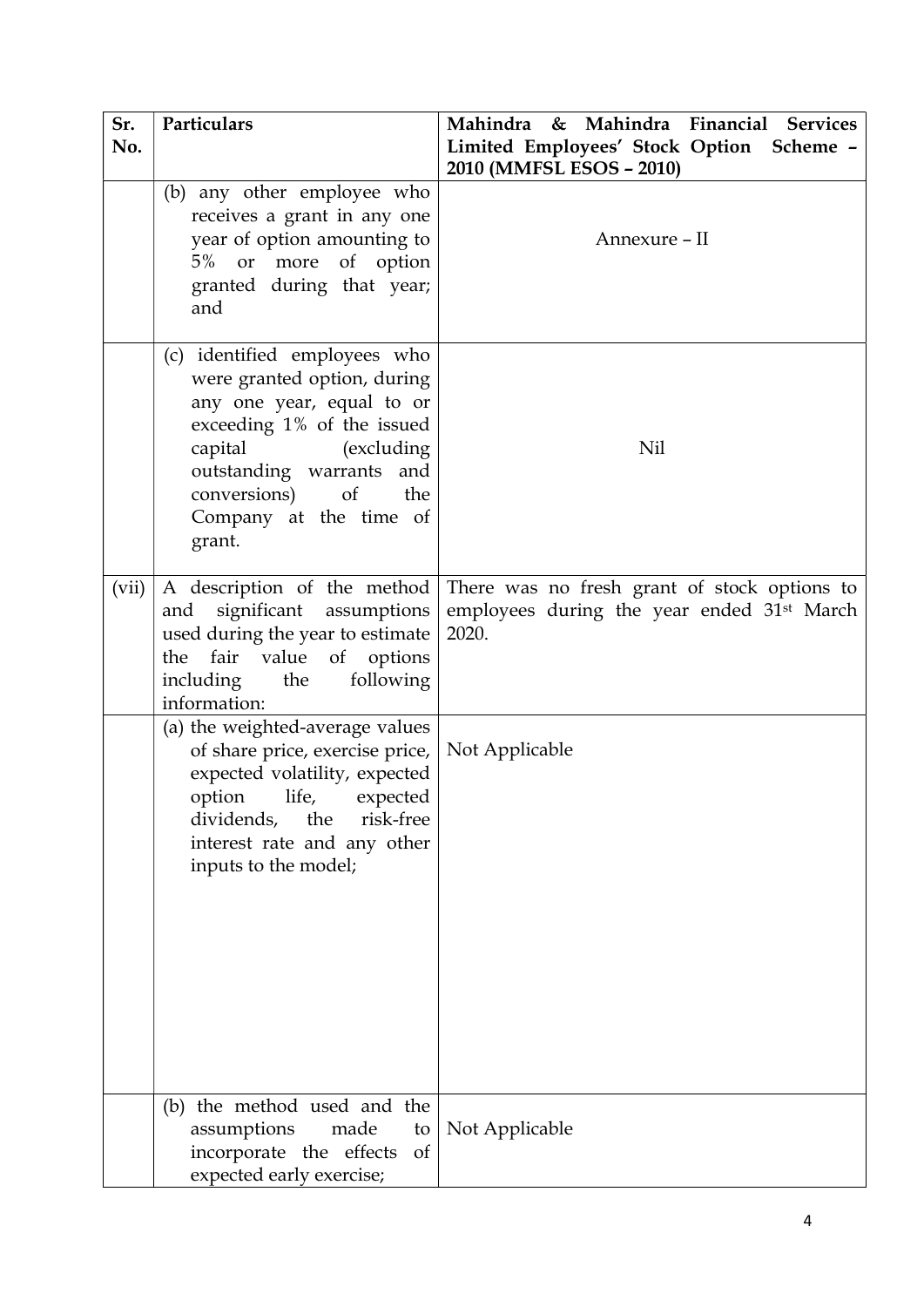| Sr.<br>No. | Particulars                                                                                                                                                                                   | Mahindra & Mahindra Financial Services<br>Limited Employees' Stock Option Scheme -<br>2010 (MMFSL ESOS - 2010) |
|------------|-----------------------------------------------------------------------------------------------------------------------------------------------------------------------------------------------|----------------------------------------------------------------------------------------------------------------|
|            |                                                                                                                                                                                               |                                                                                                                |
|            | (c) how expected volatility was<br>determined, including an $\vert$ Not Applicable<br>explanation of the extent to<br>which expected volatility<br>was based on historical<br>volatility; and |                                                                                                                |
|            | (d) whether and how any other<br>features of the option grant   Not Applicable<br>were incorporated into the<br>measurement of fair value,<br>such as a market condition.                     |                                                                                                                |

## 4. Details related to Trust

The following details, inter alia, in connection with transactions made by the Trust meant for the purpose of administering the schemes under the regulations are to be disclosed:

## (i) General information on all schemes

| Sr.<br>No.     | Particulars               | <b>Details</b>                                                                                                                                                                                                                                                                                                    |
|----------------|---------------------------|-------------------------------------------------------------------------------------------------------------------------------------------------------------------------------------------------------------------------------------------------------------------------------------------------------------------|
| $\mathbf{1}$   | Name of the Trust         | Mahindra & Mahindra<br>Financial Services Limited<br>Employees' Stock<br>Option<br>Trust                                                                                                                                                                                                                          |
| $\overline{2}$ | Details of the Trustee(s) | 1. Mr. Rajnish Agarwal<br>(up to $15th March 2020$ )<br>2. Mr. J. Kannan<br>3. Mr. Dinesh Prajapati<br>4. Mr. Rajesh Vasudevan<br>(up to $15th March 2020$ )<br>5. Mr. Aruna Kumar Poojary<br>(effective from 15 <sup>th</sup> March<br>2020)<br>6. Mr. Prashant Gadkari<br>(effective from $15th$ March<br>2020) |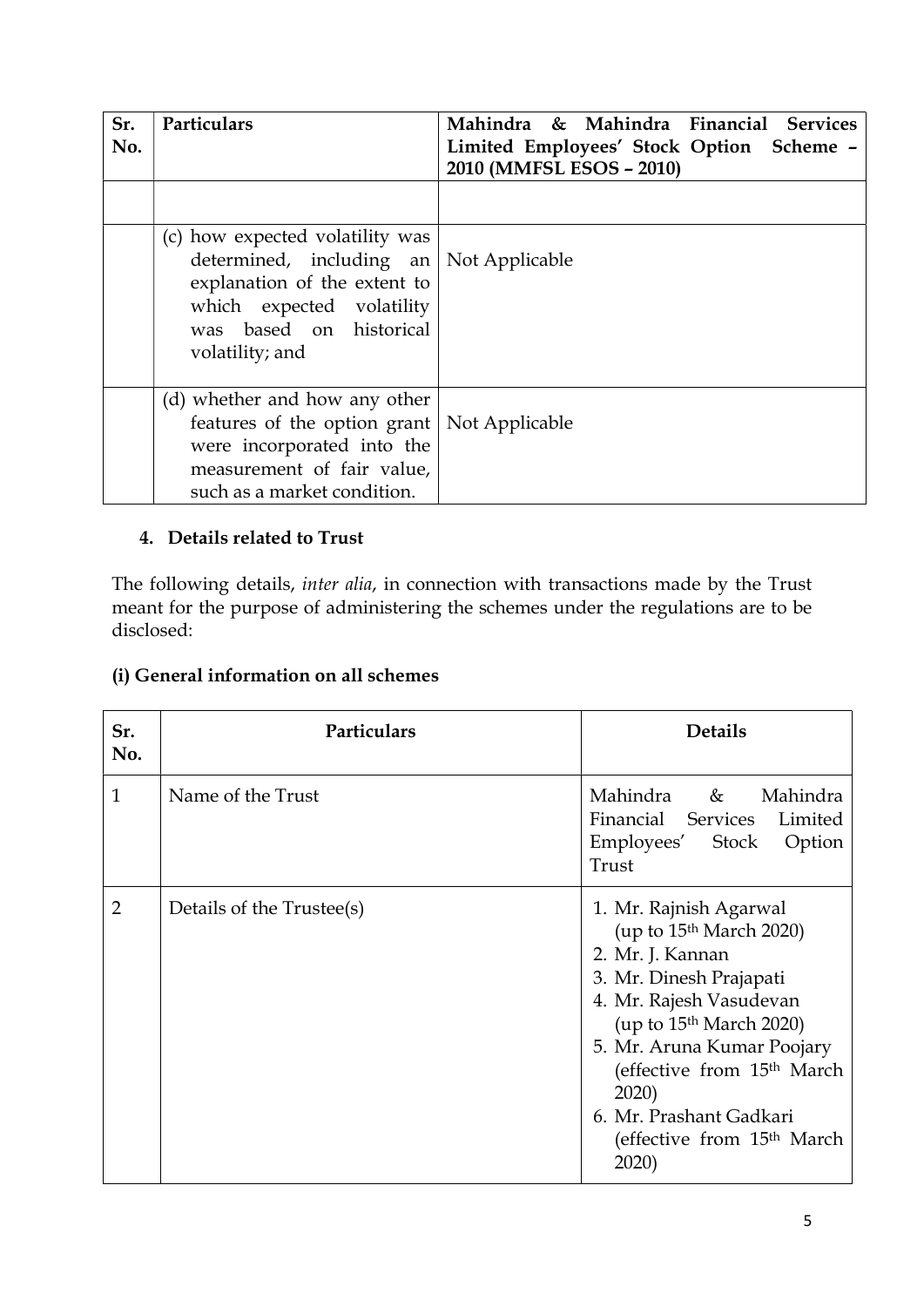| 3 | Amount of loan disbursed by Company / any<br>company in the group, during the year                                                               | Nil |
|---|--------------------------------------------------------------------------------------------------------------------------------------------------|-----|
| 4 | Amount of loan outstanding (repayable to<br>Company / any company in the group) as at the<br>end of the year                                     | Nil |
| 5 | Amount of loan, if any, taken from any other<br>source for which Company / any company in<br>the group has provided any security or<br>guarantee | Nil |
| 6 | Any other contribution made to the Trust during<br>the year                                                                                      | Nil |

# (ii) Brief details of transactions in shares by the Trust

| Sr.<br>No.   | Particulars                                                                                                                                                                                                                                                                                                | <b>Details</b> |
|--------------|------------------------------------------------------------------------------------------------------------------------------------------------------------------------------------------------------------------------------------------------------------------------------------------------------------|----------------|
| a)           | Number of shares held at the beginning of the year (including<br>7,85,275 Equity shares pertaining to ESOS - 2005 against which<br>there were no outstanding options transferred to MMFSL ESOS<br>$-2010$                                                                                                  | 28,88,245      |
| b)           | Number of shares acquired during the year through (i) primary<br>issuance (ii) secondary acquisition, also as a percentage of paid<br>up equity capital as at the end of the previous financial year,<br>along with information on weighted average cost of acquisition<br>per share                       | Nil            |
| $\mathbf{C}$ | Number of shares transferred to the employees / sold along<br>with the purpose thereof;<br>Purpose of share transfers during the year: On account of<br>$\overline{\phantom{a}}$<br>exercise of vested stock options by eligible employees in<br>accordance with the terms and conditions of the ESOS 2010 | 4,70,989       |
| d)           | Number of shares held at the end of the year                                                                                                                                                                                                                                                               | 24, 17, 256    |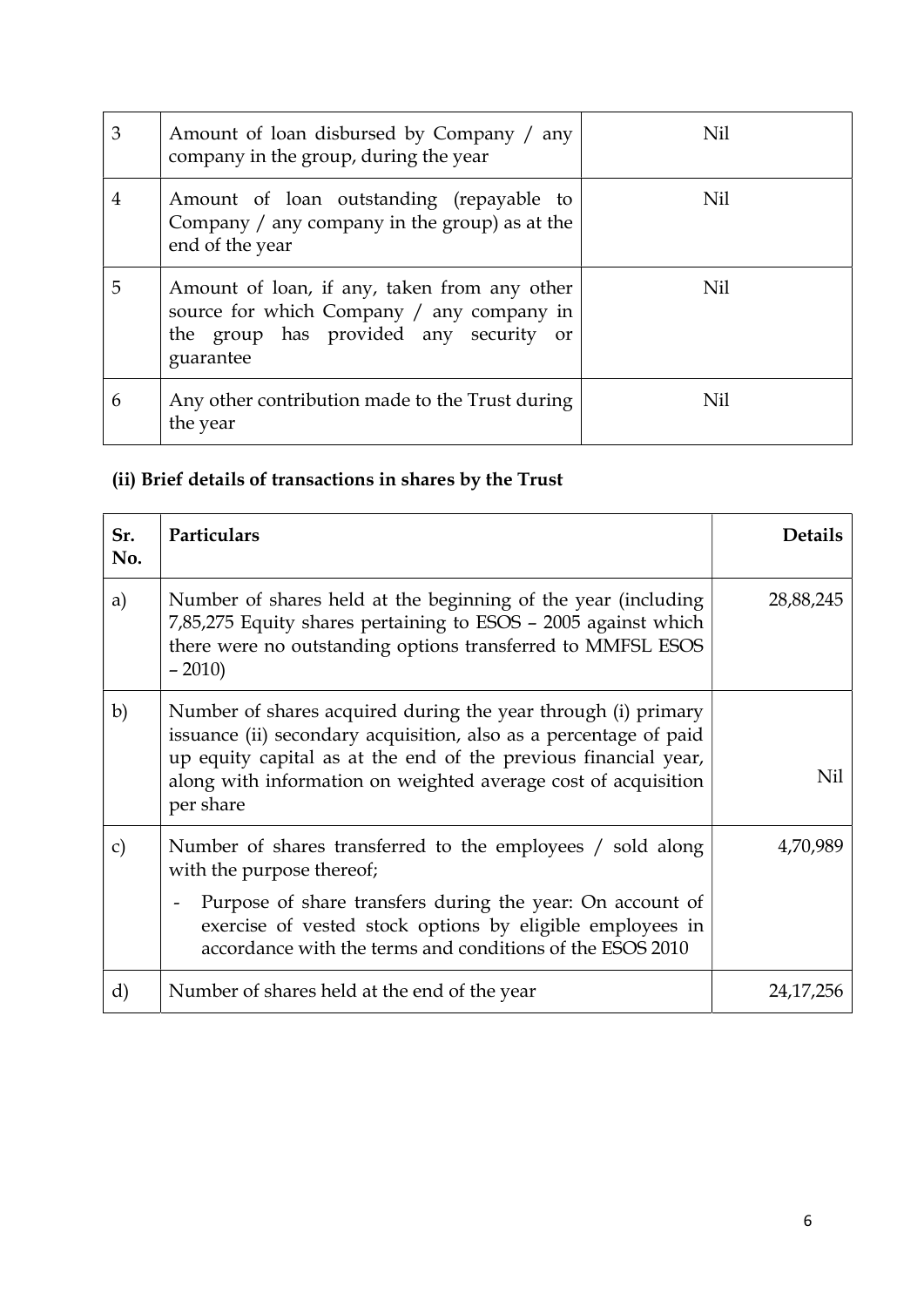## (iii) In case of secondary acquisition of shares by the Trust - Not applicable

| Number of shares                                | As a percentage of paid-up equity capital as<br>at the end of the year immediately<br>preceding the year in which Shareholders'<br>approval was obtained |  |
|-------------------------------------------------|----------------------------------------------------------------------------------------------------------------------------------------------------------|--|
| Held at the beginning of the year               |                                                                                                                                                          |  |
| Acquired during the year                        |                                                                                                                                                          |  |
| Sold during the year                            | Not Applicable                                                                                                                                           |  |
| Transferred to the employees during the<br>year |                                                                                                                                                          |  |
| Held at the end of the year                     |                                                                                                                                                          |  |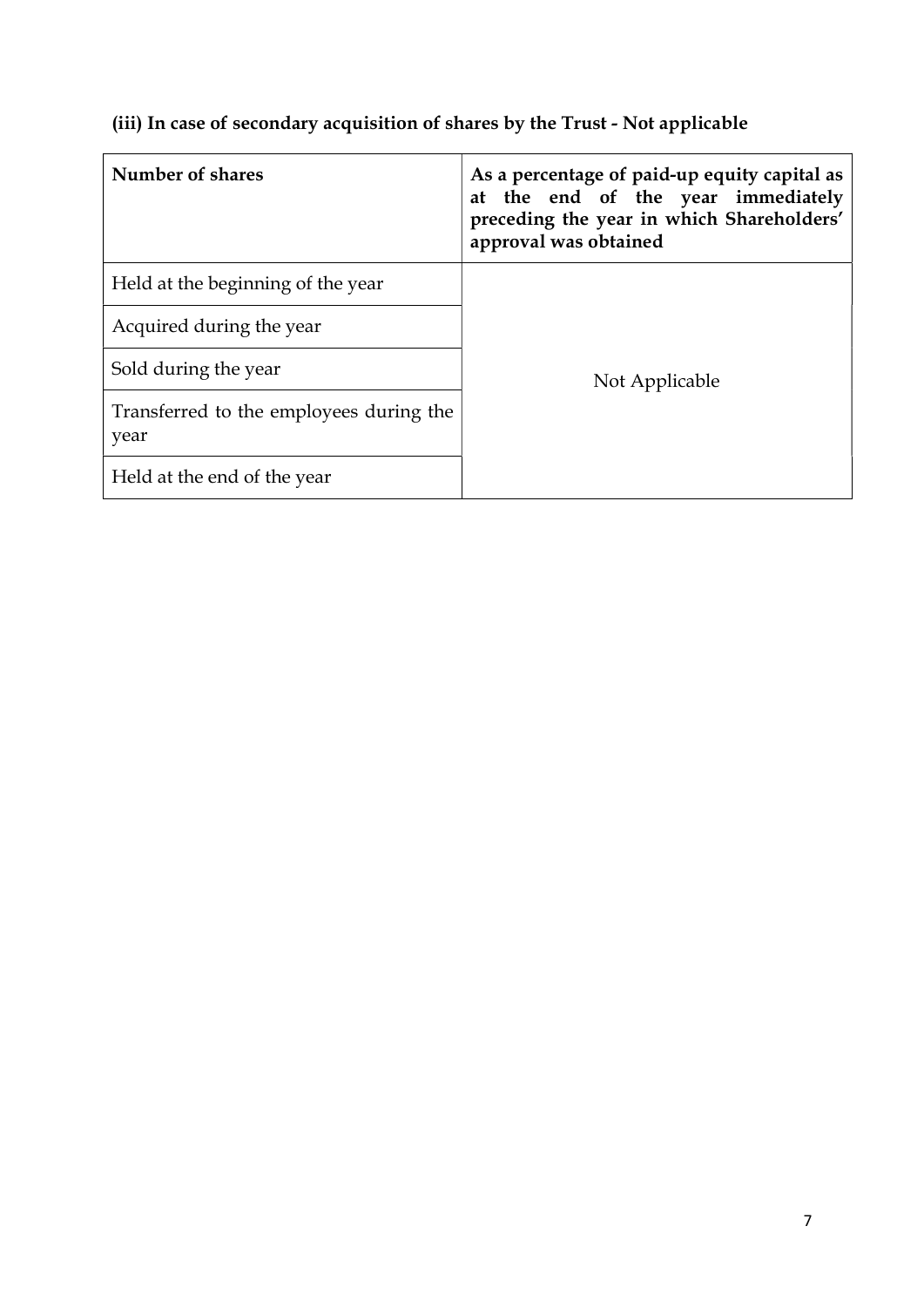#### Annexure – I

## Employee wise details of options granted to Senior Managerial Personnel

| Designation of Senior<br>Name<br>&<br><b>Managerial Personnel to whom stock</b><br>options have been granted | Options<br>granted in<br>October,<br>2013 | Options<br>granted in<br>October,<br>2014 | Options<br>granted in<br>October,<br>2015 | Options<br>granted in<br>October,<br>2018 |
|--------------------------------------------------------------------------------------------------------------|-------------------------------------------|-------------------------------------------|-------------------------------------------|-------------------------------------------|
| Mr. Ramesh Iyer<br>Vice-Chairman & Managing Director                                                         | Nil                                       | 1,62,173                                  | 10,812                                    | 1,29,149                                  |
| Mr. V. Ravi<br>Executive Director & Chief Financial<br>Officer #                                             | Nil                                       | 61,319                                    | Nil                                       | 25,283                                    |
| Mr. Vinay Deshpande<br>Chief People Officer #                                                                | 35,070                                    | 26,115                                    | Nil                                       | 20,673                                    |
| Mr. Rajesh Vasudevan<br>Senior Vice-President - Accounts                                                     | Nil                                       | 29,234                                    | <b>Nil</b>                                | 32,414                                    |
| Mr. Dinesh Prajapati<br>Senior Vice-President - Treasury &<br>Corporate Affairs                              | Nil                                       | 36,887                                    | Nil                                       | 38,239                                    |
| Mr. Rajnish Agarwal<br>Senior Vice-President -Operations                                                     | Nil                                       | 29,947                                    | <b>Nil</b>                                | 36,550                                    |
| Mr. R. Balaji<br>Senior Vice-President -Marketing &<br>Strategy                                              | Nil                                       | 31,438                                    | Nil                                       | 38,369                                    |

Note: There was no fresh grant of stock options to any of the employees during the year ended 31st March 2020.

# retired from the services of the Company as at 31st March 2020.